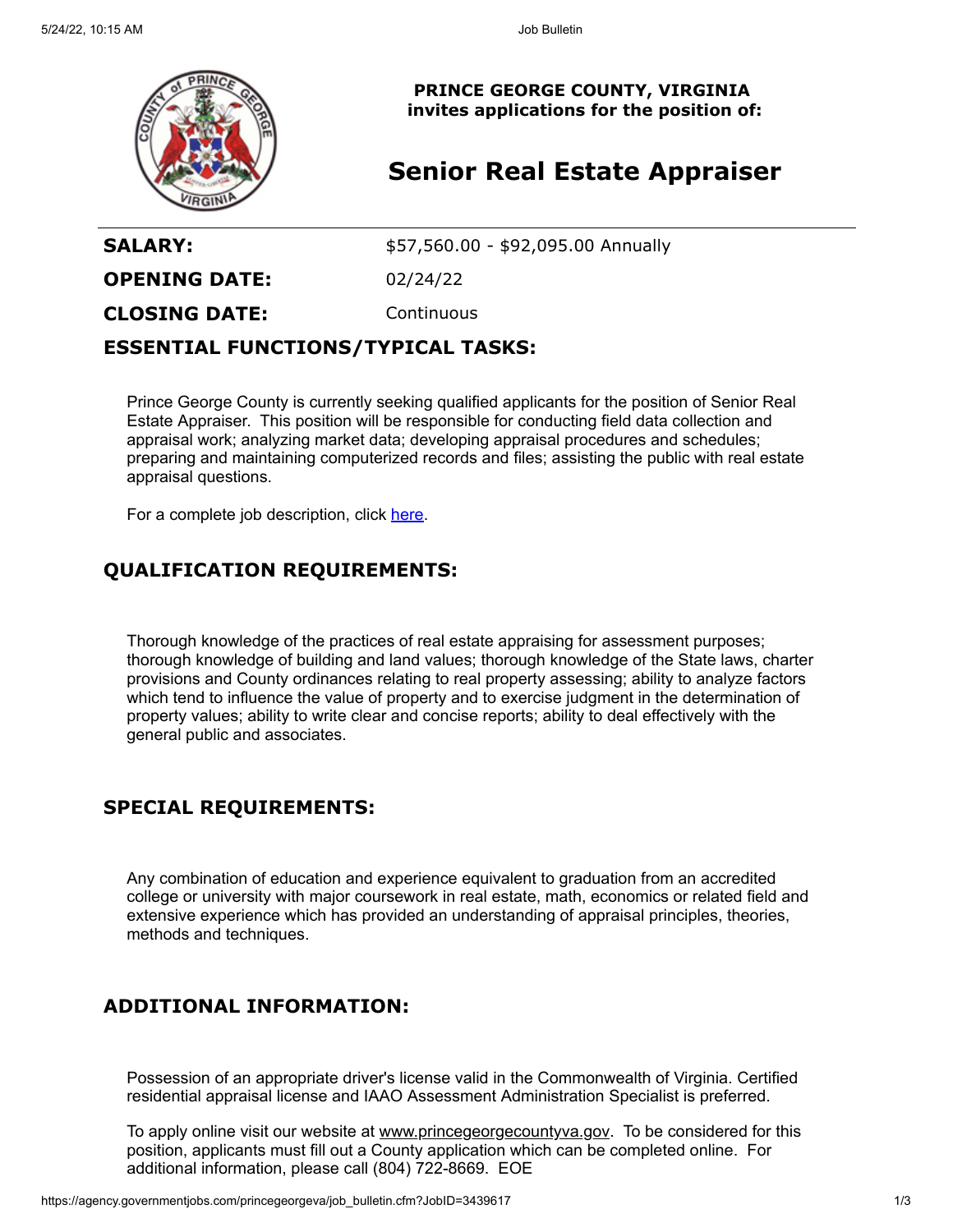APPLICATIONS MAY BE FILED ONLINE AT: <http://www.princegeorgecountyva.gov/>

Prince George County 6602 Courts Drive Prince George, VA 23875 804.722.8669

[hr@princegeorgecountyva.gov](mailto:hr@princegeorgecountyva.gov)

Position #SREA022022

WJ

SENIOR REAL ESTATE APPRAISER

#### **Senior Real Estate Appraiser Supplemental Questionnaire**

- 1. Do you have experience working as a Real Estate Appraiser for local government or municipality?
	- □ Yes
	- $\Box$  No
- \* 2. Do you possess an IAAO professional designation (or other recognized appraisal association designation) or have you satisfactorily completed any IAAO courses?
	- □ Yes
	- $\Box$  No
- \* 3. Do you possess a current Licensed Residential, Certified Residential or Certified General Real Estate Appraiser license issued by the Virginia Real Estate Appraiser Board?
	- □ Yes
	- $\Box$  No
- 4. Which of the following best describes your experience in real property appraisal?
	- $\Box$  0 to less than 2 years
	- $\Box$  2 to less than 5 years
	- $\Box$  5 or more years
- \* 5. Do you have experience with GIS systems?
	- □ Yes
	- $\square$  No
- \* 6. Do you have experience with ProVal?
	- □ Yes
	- $\Box$  No
	- 7. If you answered "Yes" to question number six, please explain your experience.
- \* 8. Do you have experience with Vision software?
	- □ Yes
	- $\Box$  No
	- 9. If you answered "Yes" to question number eight, please explain your experience.
- \* 10. How many years of experience do you possess with Commercial Appraisals?
	- $\Box$  None
	- $\Box$  1-2 years
	- $\Box$  3-4 years
	- $\Box$  More than 5 years